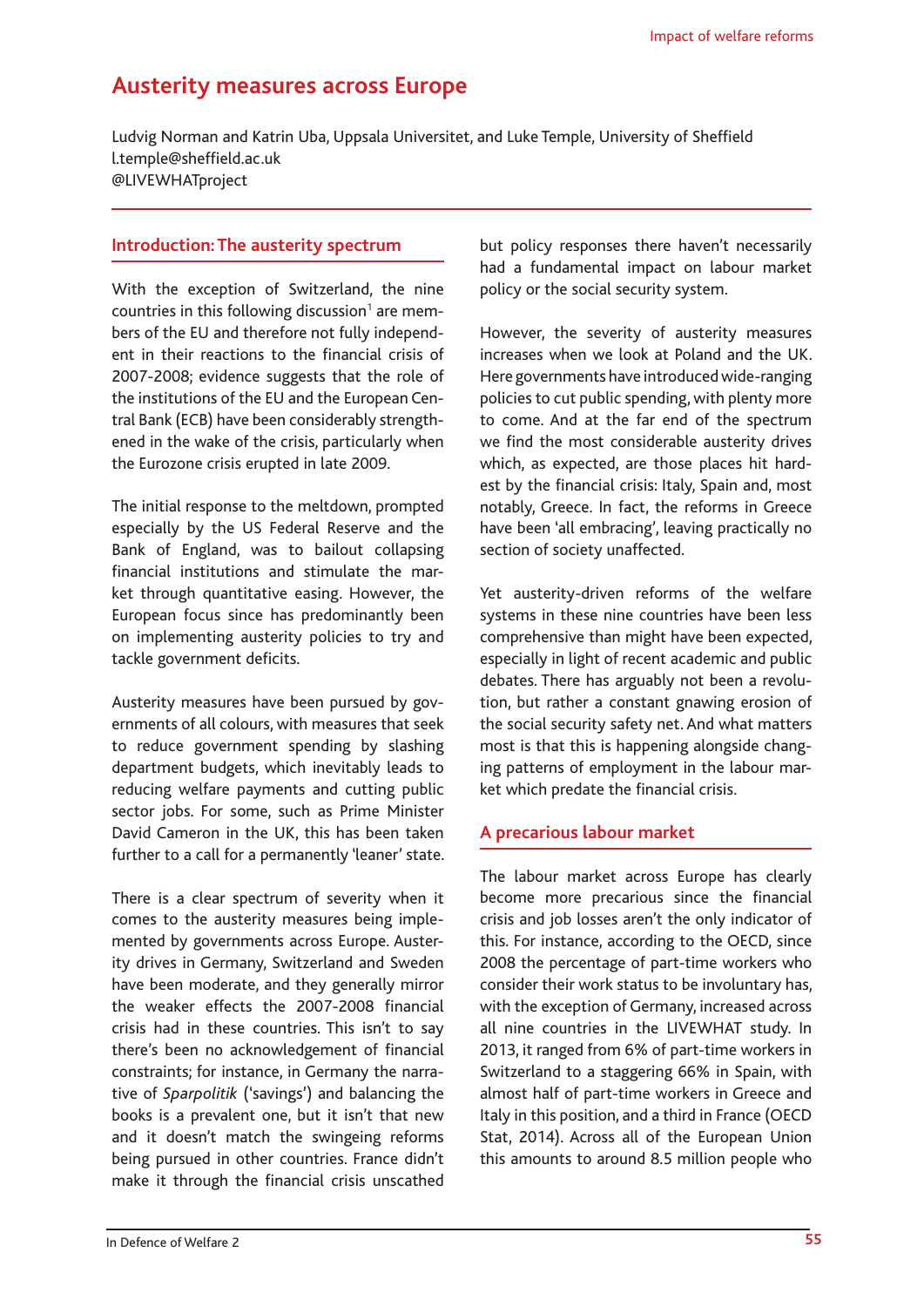might consider themselves lucky to have jobs, but are in need of more hours.

The most worrying labour market trends however are for the youth of Europe. In February 2014, unemployment rates for those aged 15-24 in the EU were double the overall unemployment rate. In the third-quarter of 2014 youth unemployment rates in Greece and Spain stood at over 50%, and at over 40% in Italy. In Sweden, Poland and France over a fifth are unemployed, a rate matched in the UK in 2012-2013 before it appeared to drop to around 17% in 2014. Much lower rates of 11% and 8% are recorded in Switzerland and Germany, respectively (OECD Stat, 2014).

Furthermore, of those who are employed in this age range, around 50% or more are in temporary contracts (the exception being Greece and the UK, where the numbers are much lower, at 27% and 16%, respectively). Worse still is the issue of entrenched youth unemployment, that is, those who have been without work for over a year: these account for over 50% of the unemployed youth in Greece and Italy, about 40% in Spain, and around a quarter in the UK, Poland, France and Germany (OECD Stat, 2014).

In the last two years these problems appear to be abating, but only slightly, and it isn't yet clear if this improvement is a definite trend. As it stands, a report from the House of Lords (2014) described the youth in Europe as being a potentially 'scarred generation'. Whilst the details vary from country to country, the report further acknowledges that the financial crisis rarely caused these problems, but accentuated existing and long-term structural issues that have been present in labour markets since the 1980s. Yet, when it comes to getting people into work during times of austerity, the overriding narrative of government responses across Europe has been focused not on structural issues but on the individual worker.

# **Austerity and flexicurity**

In the UK the idea of worklessness being the fault of the individual, as opposed to the fault of the labour market, was most clearly articulated by the Freud Report, commissioned by New Labour and published in early 2007 – before anyone recognised the financial crisis was about to unfold.

This approach to the problem of unemployment chimes with the idea of 'flexicurity', an increasingly popular approach to labour policy. The idea is to create a job market in which workers are *flexible* and expected to accept the heightened loss of jobs if there is some *security* provided by unemployment benefits and other help such as further training (see Crouch, 2014).

The problem with an approach that emphasizes flexicurity is that during an austerity drive it is easier to do the first part (removing people from work), but harder to organise and fund the apparatus to achieve the second part (helping people get work).

For instance, let's say we want to dismiss a *middle-aged man who has been employed in the private sector for twenty years*. In Germany, he should be informed about the dismissal seven months in advance, while in Greece the period is four months (it was six months until 2010). In Poland, Switzerland, and the UK the period is only three months whilst in Spain he gets 15 days (it was a month until 2010). Collective agreements affect the notice period in France, Italy and Sweden.

If we dismiss *a young person with a short working history of six months*, then the notice period is significantly shorter – from one week in UK to four weeks in Germany, Greece, Sweden or Switzerland. In France and Italy, the notice period is still dependent on collective agreements.

Now let's say we're being dismissed, and we think our dismissal was unfair. If we wanted to argue such a case, we might find it a considerable struggle. Focusing just on the UK, as of April 2012, the length of required work at a company before an employee can claim for unfair dismissal was extended from one to two years. Consultation periods for large-scale redundancies were halved and compensation was capped. Workers making applications to employment tribunals must now pay charges of up to £1,200.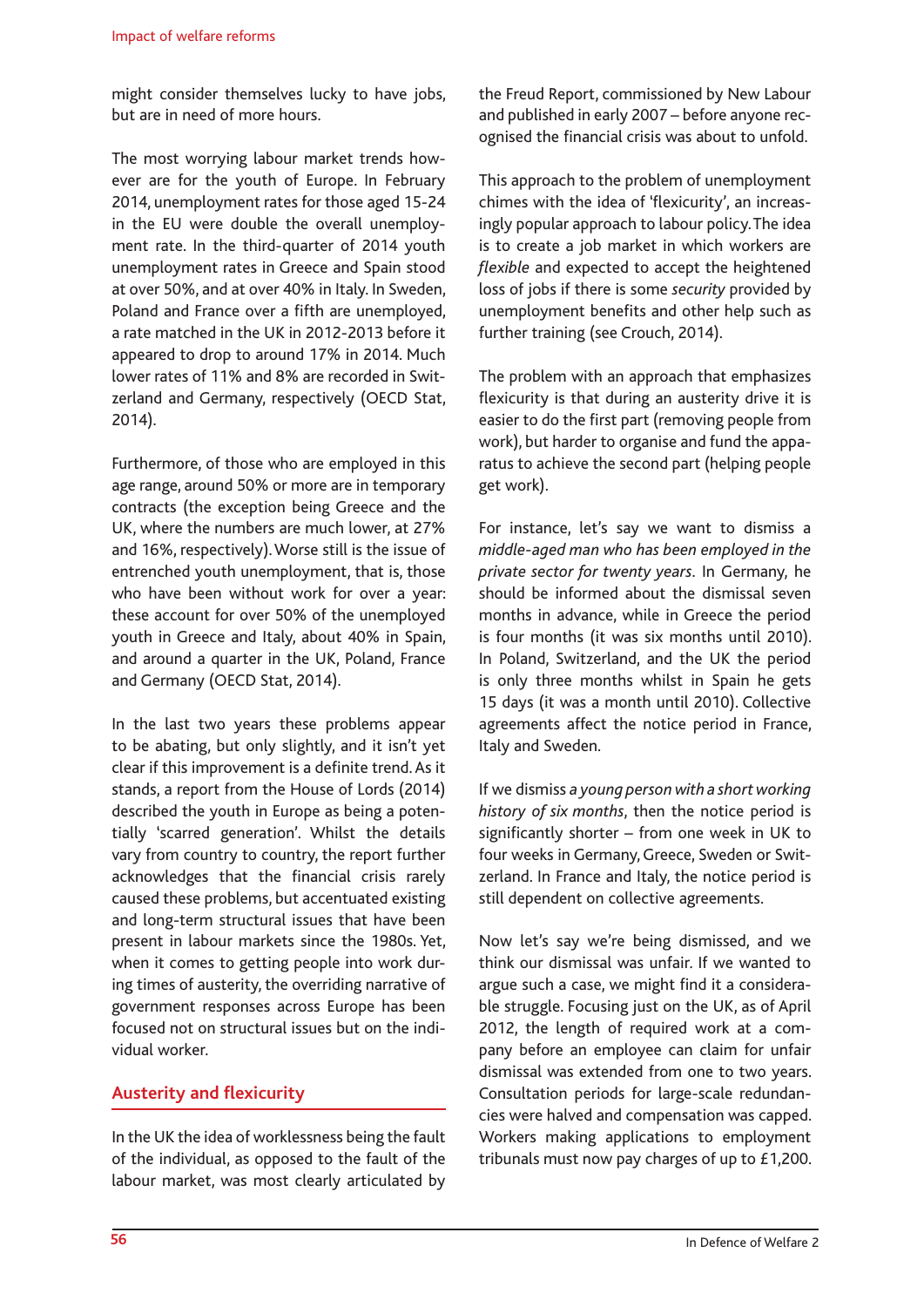Yet even as dismissal times are reduced (or inadequate to begin with) and claims against unfair dismissals are made harder, not everyone is covered by them anyway: particularly workers with short-term contracts. Many younger workers in Greece, Italy, Poland and Spain are completely excluded from employment protection (see detailed analysis of this in McKay et al., 2012). And the next stage of worker dispute – taking strike action – has also been made more complicated. For instance, in the UK, stricter requirements on Trade Unions to keep their membership lists up-to-date or face fines were snuck through in the Transparency and Lobbying Bill of 2014.

So flexibility of the labour market has been on the increase – what about the security? It is quite clear that during the austerity drive, state support for the unemployed across Europe has not increased in scope to match. Most safety nets are not increasing at all. In fact, in many instances across Europe unemployment benefit has been frozen, reduced or capped, most dramatically in Greece, where the amount received for basic unemployment benefit was cut by 22% in 2012. Eligibility for receiving unemployment support has been made stricter in France, Spain, the UK, and in Poland, where budgets for services aimed at the unemployed were also cut by 50% in 2011. Finally, sanctions against those who do not follow the benefit conditions have generally increased; taking the UK again as an example, in the second half of 2010 there were 387,000 sanction decisions applied to people claiming Job Seeker's Allowance. By the second half of 2013 this stood at 473,000 (DWP, 2014).

So whilst it's clear that austerity measures which cut government spending will worsen the situation of public sector employees, we can expect negative long-term impacts on people in work or seeking work across all areas of employment. Because of imbalance in the flexicurity approach – weighted towards the creation of a flexible workforce – it doesn't even require large austerity drives or radical overhauls of the social security system for these problems to materialise for people out of or even in work. Italy serves as a clear example here as social insurance has remained more or less stable – even becoming

more generous in specific areas – but it fails to cover an increasing proportion of the workforce: those who can only get temporary or freelance contracts.

#### **Conclusion: Not revolution but erosion**

This combination of austerity and flexicurity, then, has knock-on effects. For instance, standard maternity/paternity pay is linked to employment, as is saving up a pension. In some cases health insurance is an issue. Across these nine countries sick pay has escaped the worst of the cuts but it too has generally been made less generous (the UK sticks out here as the only country where the statutory sick pay is a flat-rate amount not linked to income: equal to only 17% of the median weekly wage). Whilst austerity has gripped Europe for half a decade, the long-term and cumulative effects are still yet to be felt.

Overall, reforms of the social security systems across Europe have been less comprehensive than might have been expected in light of recent media, public and academic debates. These systems still exist, even in Greece. There has not been a revolution in which the safety net has been completely withdrawn. However, governments everywhere are making the holes in these nets bigger, whilst simultaneously jobs become less secure and harder to get. In Europe the UK sits about halfway on the spectrum of severity when it comes to these issues, but this isn't a time to celebrate that we aren't at the bottom. What it shows is that the UK is not alone in travelling in a direction that points towards further insecurity and hardship for most workers. As this erosion continues, and if living costs continue to outstrip wage increases, another phenomena intensifies: working poverty. It reflects badly on governments if even those citizens in full-time work are struggling to get by; this does not happen under a 'leaner' state, it happens under a neglectful state.

#### **Note**

*1 Based* on the analysis of policy documents and over 100 interviews with key informants in government and civil society the LIVEWHAT project (<http://www.livewhat.unige.ch>) has